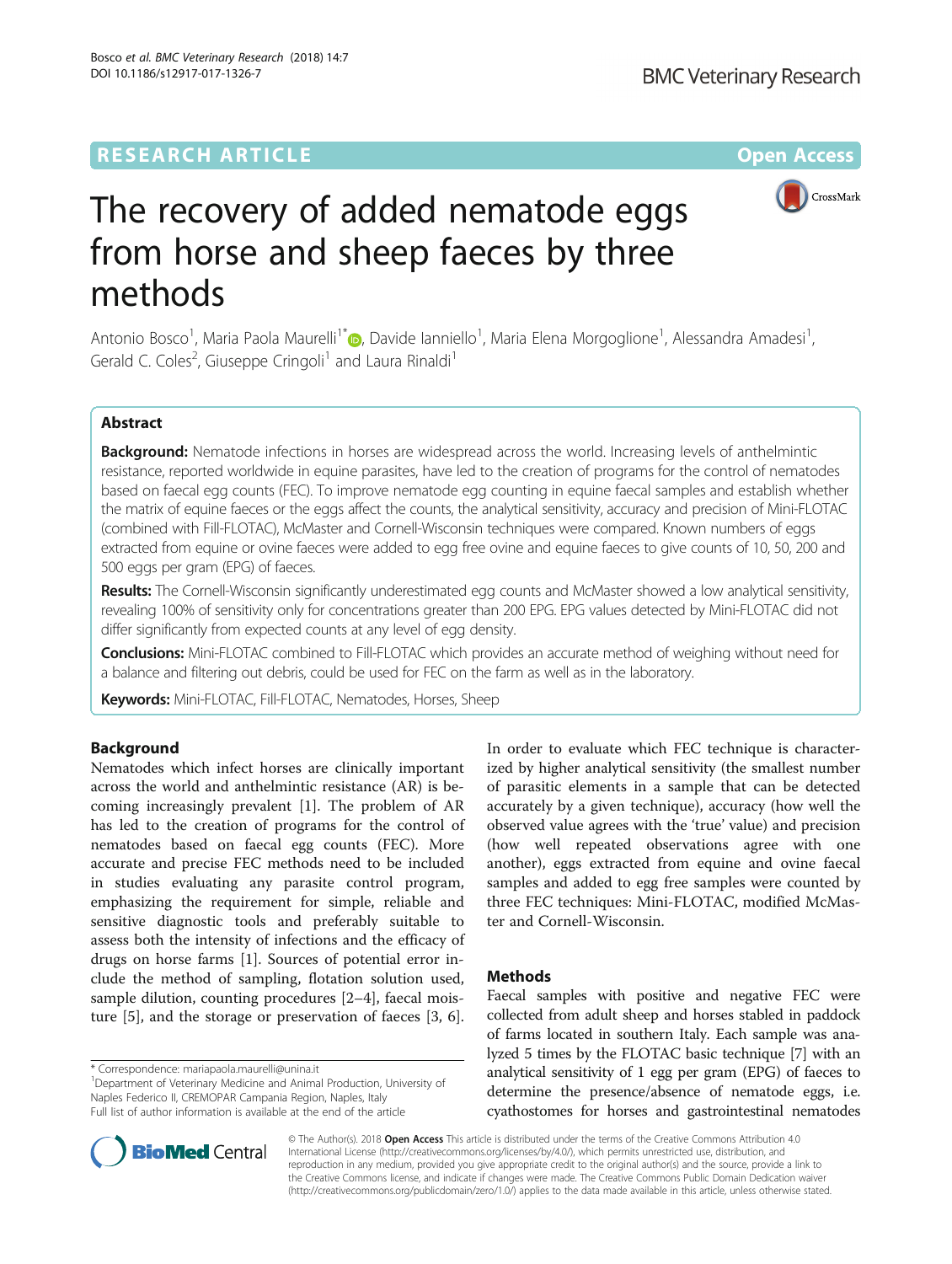(Trichostrongylus, Haemonchus and Teladorsagia) for sheep. Nematode eggs were extracted from the positive samples using the mass recovery method, i.e., a method that employs 4 sieves of different dimension (1 mm, 250 μm, 212 μm and 38 μm) in order to separate the eggs from the faeces. Then ten aliquots of 0.1 ml each were taken and the number of eggs counted [\[8\]](#page-4-0). A series of cross-contaminations were performed: nematode extracted from horses' faeces were used to contaminate negative horse and sheep faeces and vice versa. The egg suspensions were added to the negative faeces (250 g) and thoroughly homogenized to give four faecal samples (250 g each) for each EPG level (10, 50, 200 and 500).

Each sample was analyzed using satured sodium chloride solution (specific gravity  $= 1.200$ ) by three FEC techniques: Mini-FLOTAC combined with Fill-FLOTAC [\[9](#page-4-0)–[11](#page-4-0)], modified McMaster technique [\[12\]](#page-4-0) and Cornell-Wisconsin technique [\[13\]](#page-4-0). After a thorough homogenization from each faecal sample for each EPG level, 60 g were weighted for Mini-FLOTAC, 36 g for McMaster chamber, 36 g for McMaster grid and 60 g for Cornell-Wisconsin. In total twelve replicates were used for each method and for each EPG level (10, 50, 200 and 500) using single faecal samples. The weight of faeces used, dilution ratio, reading volume and analytical sensitivity of each technique are shown in Table 1. Fill-FLOTAC enables the first four step of the Mini-FLOTAC technique i.e. sample collection and weighing, homogenization, filtration and filling of Mini-FLOTAC chamber [\[9, 11](#page-4-0)]. The repeatability of the 5 g size of Fill-FLOTAC to measure 5 g of faeces using horse and sheep samples was measured 10 times.

#### Statistical analysis

A coefficient of variation [(standard deviation divided by mean count times) \*100] was calculated for each set of replicate counts for each method and level of EPG. The coefficient of variation showed the precision of the method [[14\]](#page-4-0) that refers to the closeness of two or more measurements to each other. Mean of eggs (X) showed the accuracy of the method that describe the closeness of a measurement to the true value.

The raw counts from each sample were multiplied by the appropriate multiplication factor (5 for Mini-FLOTAC, 50 for McMaster grid, 15 for McMaster chamber and 1 for Cornell-Wisconsin), and then, the mean of the replicate counts for each sample was calculated.

The analytical sensitivity of tests across the different levels of egg excretion for each technique was evaluated using line graphs.

Boxplots (indicating median, percentiles and outliers) were used to estimate the precision and accuracy of each technique for each of the four levels of egg crosscontamination. A no parametric test, i.e. Spearman rank correlation (rho), was used to examine any association between true and observed egg counts. For each FEC technique at each level of egg count, the percentage recovery was calculated to assess the level of over- or under- estimation of FEC result (measurement error) using the following formula: % egg recovery = 100 - (true FEC - observed FEC) / true FEC \* 100. Significance testing was set at  $p < 0.05$ . Statistical analysis was performed in IBM SPSS Statistics 20.

### Results

The study involving 768 counts showed that at all egg concentrations the Mini-FLOTAC and Cornell-Wisconsin had 100% analytical sensitivity (using either sheep or horse faeces contaminated with nematode eggs). Instead, McMaster grid and chamber showed an analytical sensitivity of 100% only for concentrations greater than 200 EPG (the analytical sensitivity ranged from 8.3% to 75.0% at lowest concentration of eggs) (Fig. [1a, b](#page-2-0)). Spearman's rank correlation showed a significant ( $p < 0.05$ ) positive relationship between observed EPG values and true EPG values for all methods and for all types of crosscontamination, but the Rho values ranged from 0.91 for McMaster grid to 0.97 for Mini-FLOTAC. Additional files show mean of eggs (X), standard deviation (SD) and coefficient of variation (CV%) recovered by Mini-FLOTAC, McMaster and Cornell-Wisconsin for each EPG level and for each contamination [see Additional files [1, 2](#page-4-0)]. The mean of precision (CV%) and accuracy (X) for each method is presented in Tables [2](#page-2-0) and [3.](#page-2-0)

Fig. [2a-d](#page-3-0) show the boxplot of the observed EPG at each level of egg excretion for Mini-FLOTAC, McMaster grid, McMaster chamber and Cornell-Wisconsin, respectively. The length of boxplots of Mini-FLOTAC

Table 1 Schematic features of Mini-FLOTAC, McMaster (grid and chamber) and Cornell-Wisconsin techniques

| FEC Techniques    | Amount of faeces used (grams) | <b>Dilution Ratio</b> | Reading Volume (ml) | Reading Area (mm <sup>2</sup> ) | Analytical sensitivity (EPG) |
|-------------------|-------------------------------|-----------------------|---------------------|---------------------------------|------------------------------|
| Mini-FLOTAC       |                               | 1:10                  |                     | 648                             |                              |
| McMaster grid     |                               | 1:15                  | 0.30                | 200                             | 50                           |
| McMaster chamber  |                               | 1:15                  |                     | 648                             |                              |
| Cornell-Wisconsin |                               | 1:10                  | 10                  | 324                             |                              |

The weight of faeces used for each replicate, dilution ratio, reading volume, reading area and analytical sensitivity of Mini-FLOTAC, two versions of McMaster (grid and chamber) and Cornell-Wisconsin egg counting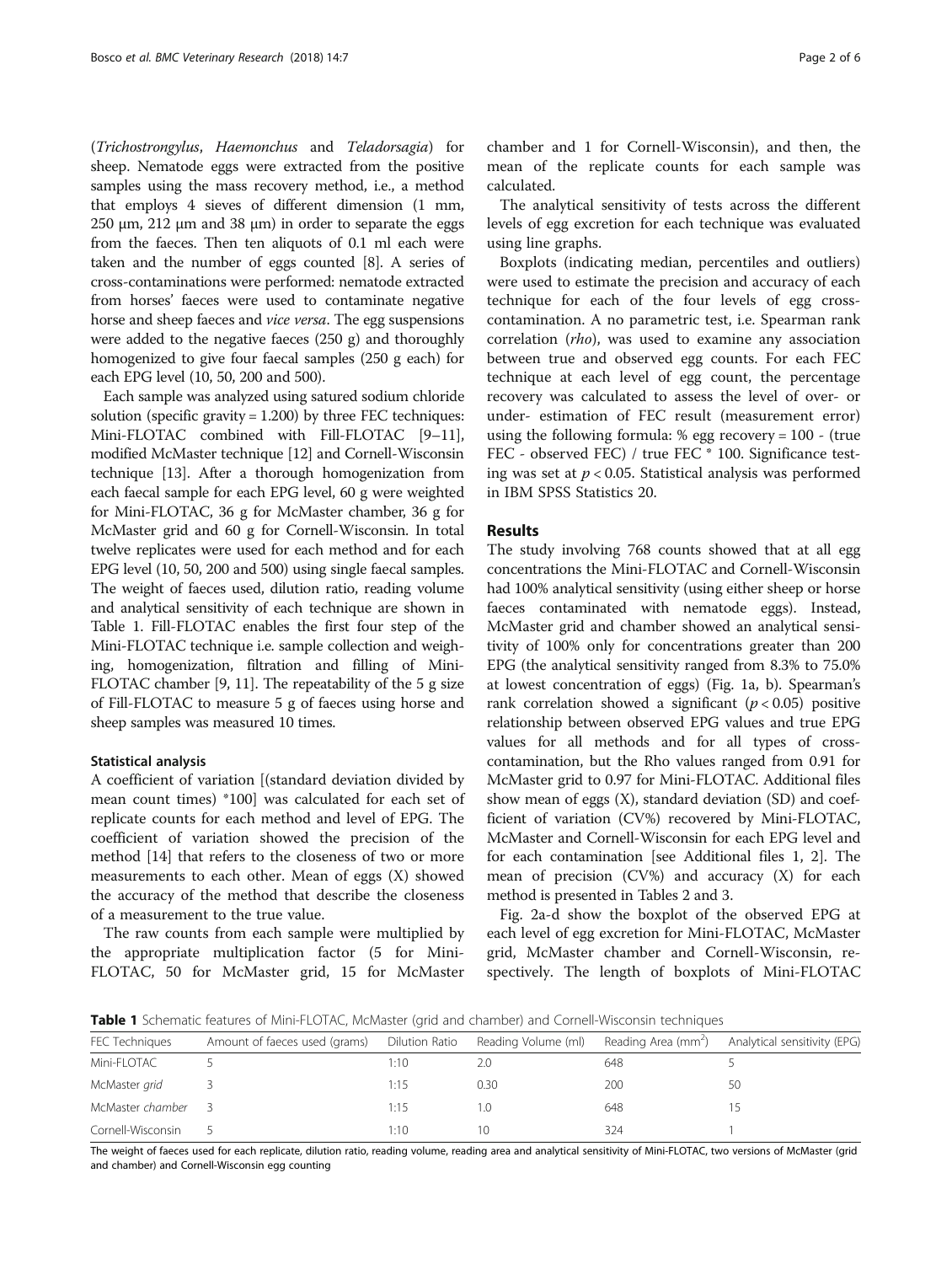<span id="page-2-0"></span>



50.0  $40.0$ 30.0  $20.0$  $10.0$  $0.0$ 

the four cross-contaminations (a) and of 50 EPG for the four cross-contaminations (b)

Horse/horse

Sheep faeces had a mean  $(\pm$  standard deviation, SD) of  $5.1 \pm 0.14$  g (maximum 5.1 g, minimum 4.8 g), while horse faeces had an average  $(\pm$  SD) of  $5.0 \pm 0.11$  (maximum 5.2 g, minimum 4.9 g), thus demonstrating a good repeatability of the Fill-FLOTAC for weighing faecal samples..

At the lower level of eggs (10 EPG), CV% was high and exceeded 100% in McMaster grid and chamber methods. Furthermore, using McMaster grid and chamber methods were found negative results from the analysis of replicates, whereas the other methods never detected negative results.

Table 2 Mean CV% for Mini-FLOTAC, McMaster and Cornell-Wisconsin at the different egg count levels and for each method evaluated in this study

| mentod evaluated in this staay |        |        |         |         |  |  |  |  |
|--------------------------------|--------|--------|---------|---------|--|--|--|--|
| Method                         | 10 FPG | 50 FPG | 200 FPG | 500 FPG |  |  |  |  |
| Mini-FI OTAC                   | 49.6%  | 10.9%  | 8.1%    | 3.1%    |  |  |  |  |
| McMaster grid                  | 248.6% | 90.5%  | 399%    | 173%    |  |  |  |  |
| McMaster chamber               | 135.6% | 514%   | 23.1%   | 10.9%   |  |  |  |  |
| Cornell-Wisconsin              | 334%   | 16.6%  | 51.8%   | 5 2%    |  |  |  |  |

## Discussion

Sheep/sheep

Fig. 1 Analytical sensitivity (% of positive test results across the replicates) of each FEC technique using nematode egg suspensions of 10 EPG for

cross-contamination (faeces/nematode eggs)

Horse/sheep

Regarding the recovery of eggs, 100% of nematode eggs from sheep were recovered when added to egg-free sheep faeces, but only 91.0% were recovered from horse faeces. There was a significant difference between recovery of nematode eggs of sheep from sheep faeces and from horse faeces. When nematode eggs from horses were added to sheep faeces the recovery was 95.9%, but reduced egg counts (90.5%) were found when added to horse faeces. Noel et al. [\[15\]](#page-4-0) performed a study on the percentage of recovery of eggs using Mini-FLOTAC technique for the diagnosis of equine strongyles and recovered 42.6% of the eggs. As discussed by Cringoli et al. [\[11](#page-4-0)], various factors might explain the difference between results presented in

Sheep/horse

Table 3 Mean number of detected eggs for Mini-FLOTAC, McMaster and Cornell-Wisconsin at the different egg count levels and for each method evaluated in this study

| Method            | 10 FPG | 50 FPG | 200 FPG | 500 EPG |  |  |  |  |
|-------------------|--------|--------|---------|---------|--|--|--|--|
| Mini-FLOTAC       |        | 45     | 192     | 409     |  |  |  |  |
| McMaster grid     | 8      | 49     | 179     | 492     |  |  |  |  |
| McMaster chamber  |        | 39     | 167     | 461     |  |  |  |  |
| Cornell-Wisconsin | 4      | 19     | 104     | 248     |  |  |  |  |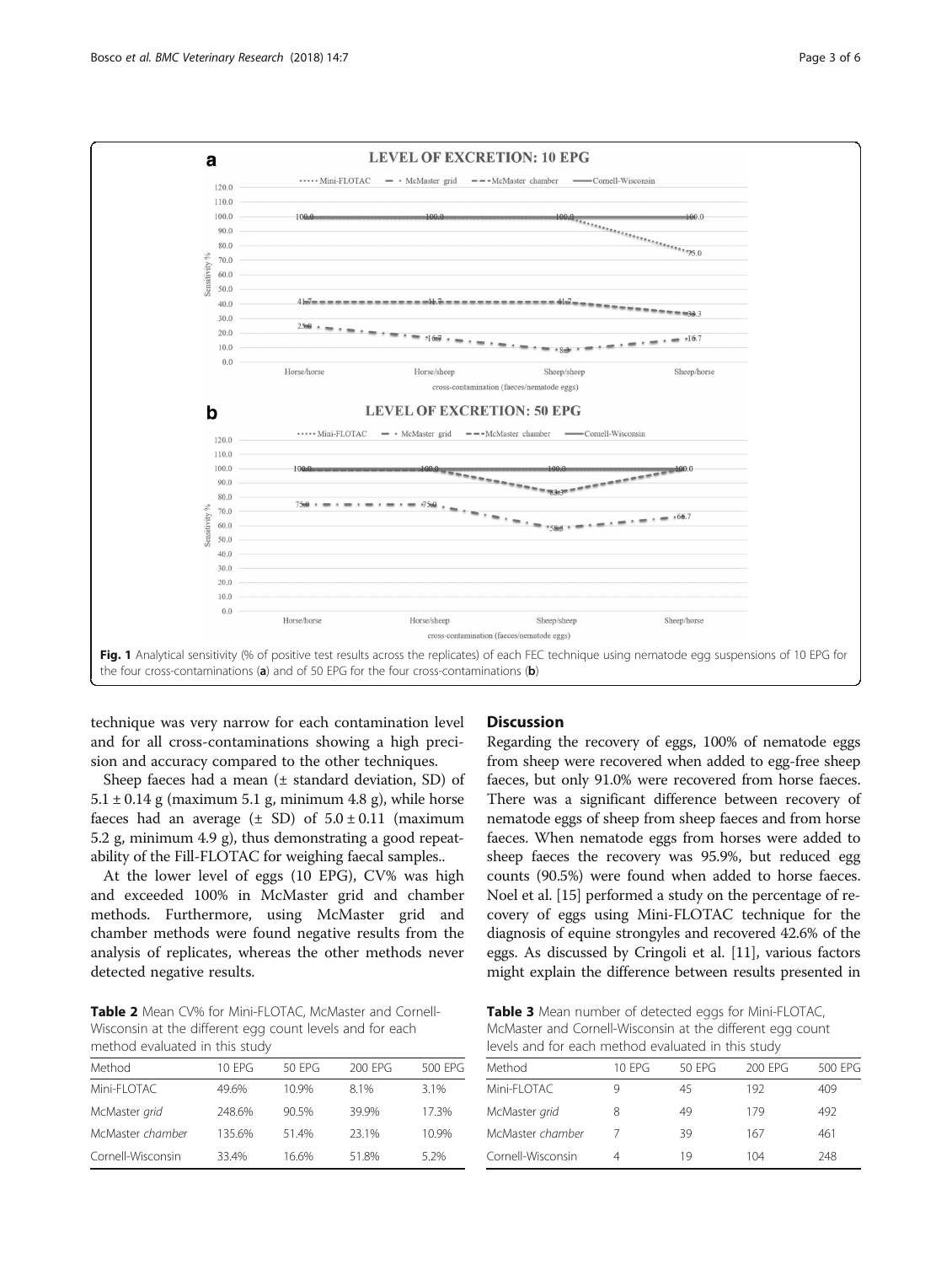<span id="page-3-0"></span>

this study and results presented by Noel et al. [[15](#page-4-0)]; in fact, one of the main limitations of Mini-FLOTAC technique, as with any copromicroscopic technique based on flotation (e.g. simple flotation, Wisconsin, and McMaster), is that the selection of fixative and duration of faecal preservation before Mini-FLOTAC analysis, the procedure of egg isolation and the choice of the flotation solution might influence the performance of the Mini-FLOTAC technique, specifically affecting the percentage of parasitic elements recovered [\[11](#page-4-0)]. The very poor performance of the Cornell-Wisconsin method indicates that this should not be used in future for counting equine nematode eggs, a conclusion also reached for bovine nematodes [[4\]](#page-4-0). The McMaster technique is adequate if egg counts are greater than 50 EPG, but it is not satisfactory for lower counts which could be important if looking for the beginning AR. These results are similar to Vadlejch et al. [\[16\]](#page-4-0) who compared the accuracy and precision of different McMaster methods for diagnosis of Teladorsagia circumcincta in sheep and confirmed that this method detected negative

samples at lower concentrations. Under-estimation of FEC occurred when the entire McMaster chamber was examined rather than limited to the gridded area (Fig. 2b, c) whereas over-estimation of FEC occurred when the gridded area was examined, due to high multiplication factor. This is in agreement with Cringoli et al. [[2\]](#page-4-0) who observed aggregation of eggs to the center of McMaster slides, Morgan et al. [\[17\]](#page-4-0) who described the Poisson distribution of nematode eggs in faecal suspensions and Kochanowsky et al. [\[14\]](#page-4-0) that showed that the best limit of detection and analytical sensitivity and the lowest coefficients of variation were obtained with the use of the whole McMaster chamber variant. Only counting eggs in the gridded area appears to account for this aggregation at higher levels of egg densities; the number of eggs present at lower densities, however, was still underestimated. Finally CVs for McMaster grid and chambers were higher than other techniques for ovine and equine faeces, especially for lower counts, as yet reported by Noel et al. [[15](#page-4-0)]. Also Dias de Castro et al. [\[18\]](#page-4-0) and Scare et al. [\[19\]](#page-5-0) showed that SD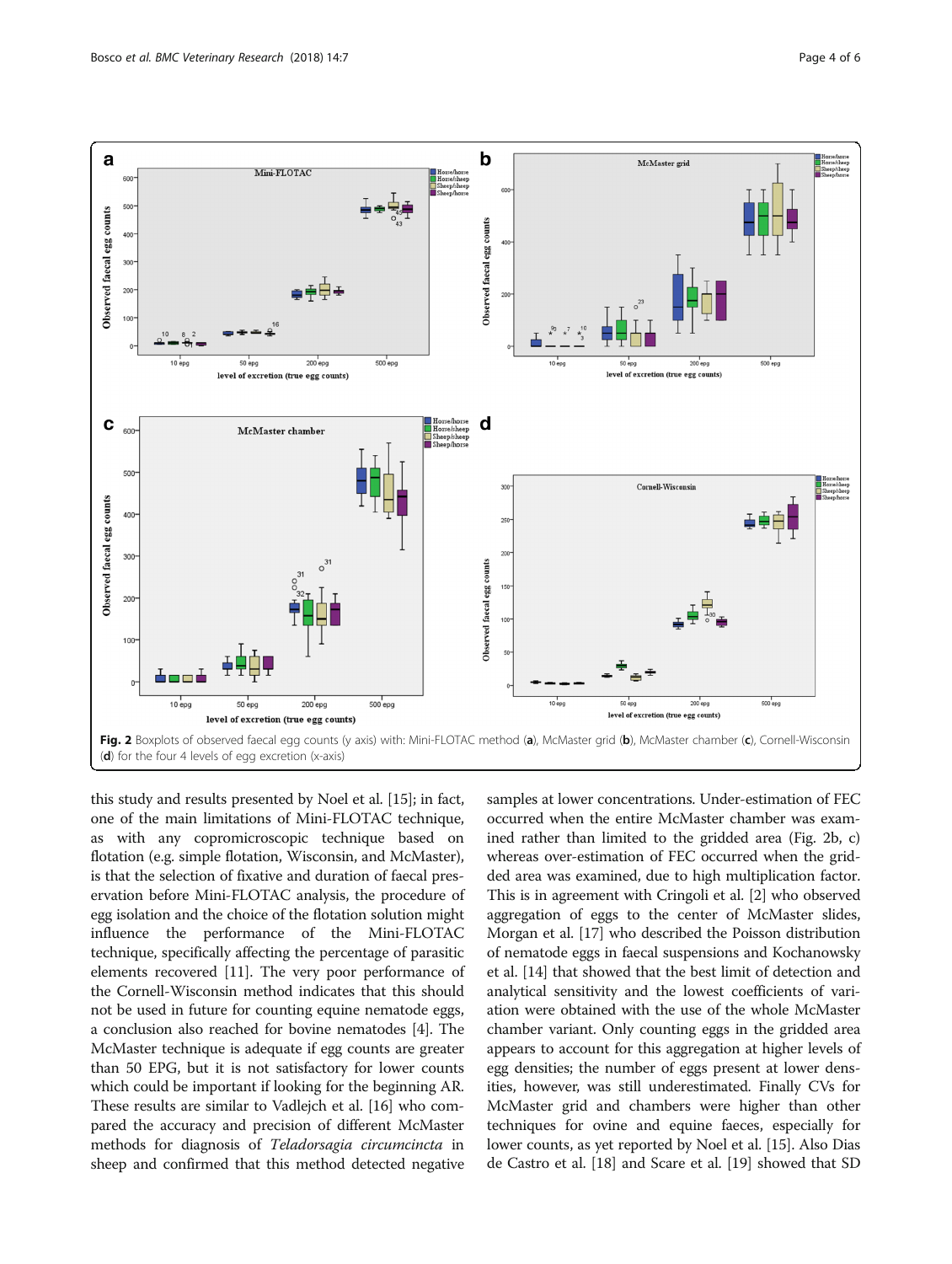<span id="page-4-0"></span>and CV values for significantly lower for Mini-FLOTAC than McMaster for detection of gastrointestinal nematode eggs in cattle and horses.

## Conclusions

In conclusion, Mini-FLOTAC combined with Fill-FLOTAC which provides an accurate method of weighing without need for a balance and filtering out debris, could be used for FEC on the farm as well as in the laboratory.

## Additional files

[Additional file 1:](dx.doi.org/10.1186/s12917-017-1326-7) Mean of eggs (X), Standard Deviation (SD), Coefficient of variation (CV%) recovered by Mini-FLOTAC, McMaster and Cornell-Wisconsin from horse faeces containing a predetermined number of nematode eggs extracted from horse and sheep faeces. (DOCX 14 kb)

[Additional file 2:](dx.doi.org/10.1186/s12917-017-1326-7) Mean of eggs (X), Standard Deviation (SD), Coefficient of variation (CV%) recovered by Mini-FLOTAC, McMaster and Cornell-Wisconsin from sheep faeces containing a predetermined number of nematode eggs extracted from horse and sheep faeces. (DOCX 14 kb)

#### Abbreviations

EPG: Eggs per gram; FEC: Faecal egg counts; SD: Standard deviation

#### Acknowledgements

The Authors would like to express sincere appreciation to Paola Pepe, Mario Parrilla and Mirella Santaniello for their technical collaboration.

#### Funding

No funding was obtained for this study.

#### Availability of data and materials

All data generated or analysed during this study are included in this published article [and its supplementary information files]. The datasets used and/or analysed during the current study available from the corresponding author on reasonable request.

#### Authors' contributions

Conceived, designed and coordinated the study: GC and LR. Performed sampling and laboratory analyses: AB, MPM, DI, MEM, AA and GCC. All the authors contributed to the data analysis and interpretation, to preparation and final approval of the manuscript.

#### Ethics approval and consent to participate

We have obtained verbal informed consent from the owners of animals to collect the faecal samples.

#### Consent for publication

Not applicable

#### Competing interests

The FLOTAC and Mini-FLOTAC apparatus have been developed and are patented by G. Cringoli, but the patent will be handed over to the University of Naples Federico II. The fact that one of the authors is the current patent holder of the FLOTAC and Mini-FLOTAC apparatus played no role in the preparation and submission of the manuscript.

Laura Rinaldi is a member of the editorial board (Section Editor) for BMC Veterinary Research, it didn't influence the reviewers.

The remaining authors have no competing financial interests.

#### Publisher's Note

Springer Nature remains neutral with regard to jurisdictional claims in published maps and institutional affiliations.

#### Author details

<sup>1</sup>Department of Veterinary Medicine and Animal Production, University of Naples Federico II, CREMOPAR Campania Region, Naples, Italy. <sup>2</sup>University of Bristol, School of Veterinary Sciences, Langford House, Bristol BS40 5DU, UK.

## Received: 28 July 2017 Accepted: 21 December 2017 Published online: 05 January 2018

#### References

- 1. Andersen UV, Howe DK, Olsen SN, Nielsen MK. Recent advances in diagnosing pathogenic equine gastrointestinal helminths: the challenge of prepatent detection. Vet Parasitol. 2013;192:1–9.
- 2. Cringoli G, Rinaldi L, Veneziano V, Capelli G, Scala A. The influence of flotation solution, sample dilution and the choice of McMaster slide area (volume) on the reliability of the McMaster technique in estimating the faecal egg counts of gastrointestinal strongyles and Dicrocoelium dendriticum in sheep. Vet Parasitol. 2004; 131:121.
- 3. Rinaldi L, Coles GC, Maurelli MP, Musella V, Cringoli G. Calibration and diagnostic accuracy of simple flotation, McMaster and FLOTAC for parasite egg counts in sheep. Vet Parasitol. 2011;177:345–52.
- 4. Levecke B, Rinaldi L, Charlier J, Maurelli MP, Bosco A, Vercruysse J, Cringoli G. The bias, accuracy and precision on faecal egg count reduction test results in cattle using McMaster, Cornell-Wisconsin and FLOTAC egg counting methods. Vet Parasitol. 2012;188:194–9.
- 5. Roeber F, Jex AR, Gasser RB. Advances in the diagnosis of key gastrointestinal nematode infections of livestock, with an emphasis on small ruminants. Biotechnol Adv. 2013;31:1135–52.
- 6. Crawley JA, Chapman SN, Lummaa V, Lynsdale CL. Testing storage methods of faecal samples for subsequent measurement of helminth egg numbers in the domestic horse. Vet Parasitol 2016;221: 130-133.
- 7. Cringoli G, Rinaldi L, Maurelli MP, Utzinger J. FLOTAC: new multivalent techniques for qualitative and quantitative copromicroscopic diagnosis of parasites in animals and humans. Nat Protoc. 2010;5:503–15.
- 8. Godber OF, Phythian CJ, Bosco A, Ianniello D, Coles G, Rinaldi L, Cringoli G. A comparison of the FECPAK and mini-FLOTAC faecal egg counting techniques. Vet Parasitol. 2015;30:342–5.
- Cringoli G, Rinaldi L, Albonico M, Bergquist R, Utzinger J. Geospatial (s)tools: integration of advanced epidemiological sampling and novel diagnostics. Geospat Health. 2013;7:399–404.
- 10. Rinaldi L, Levecke B, Bosco A, Ianniello D, Pepe P, Charlier J, Cringoli G, Vercruysse J. Comparison of individual and pooled faecal samples in sheep for the assessment of gastrointestinal strongyle infection intensity and anthelmintic drug efficacy using McMaster and mini-FLOTAC. Vet Parasitol. 2014;205:216–23.
- 11. Cringoli G, Maurelli MP, Levecke B, Bosco A, Vercruysse J, Utzinger J, Rinaldi L. The mini-FLOTAC technique for the diagnosis of helminth and protozoan infections in humans and animals. Nat Protoc. 2017;12:1723–32.
- 12. Whitlock HV. Some modifications of the McMaster helminth egg-counting technique and apparatus. J Counc Sci Ind Res. 1948;21:177–80.
- 13. Egwang TG, Slocombe JO. Evaluation of the Cornell-Wisconsin centrifugal flotation technique for recovering trichostrongylid eggs from bovine feces. Can J Vet Res. 1982;46:133–7.
- 14. Kochanowsky M, Dabrowska J, Karamon J, Cencek T, Osinski Z. Analysis of the accuracy and precision of the McMaster method in detection of the eggs of Toxocara and Trichuris species (Nematoda) in dog faeces. Folia Parasitologica (Praha). 2013;60:264–72.
- 15. Noel ML, Scare JA, Bellaw JL, Nielsen MK. Accuracy and precision of mini-FLOTAC and McMaster techniques for determining equine strongyle egg count. J Equin Vet Sci. 2017;48:182–187e.
- 16. Vadlejch J, Petrtyl M, Zaichenko I, Cadkova Z, Jankovska I, Langrova I, Moravec M. Which McMaster egg counting technique is the most reliable? Parasitol Res. 2011;109:1387–94.
- 17. Morgan ER, Cavill L, Curry GE, Wood RM, Mitchell ESE. Effects of aggregation and sample size on composite faecal egg counts in sheep. Vet Parasitol. 2005;131:79–87.
- 18. Dias de Castro L, Abrahao CLH, Buzatti A, Molento MB, Bastianetto E, Rodrigues DS, Lopes L, Xavier Silva M, Green de Freitas M, Conde MH, Borges F. Comparison of McMaster and mini-FLOTAC fecal egg counting